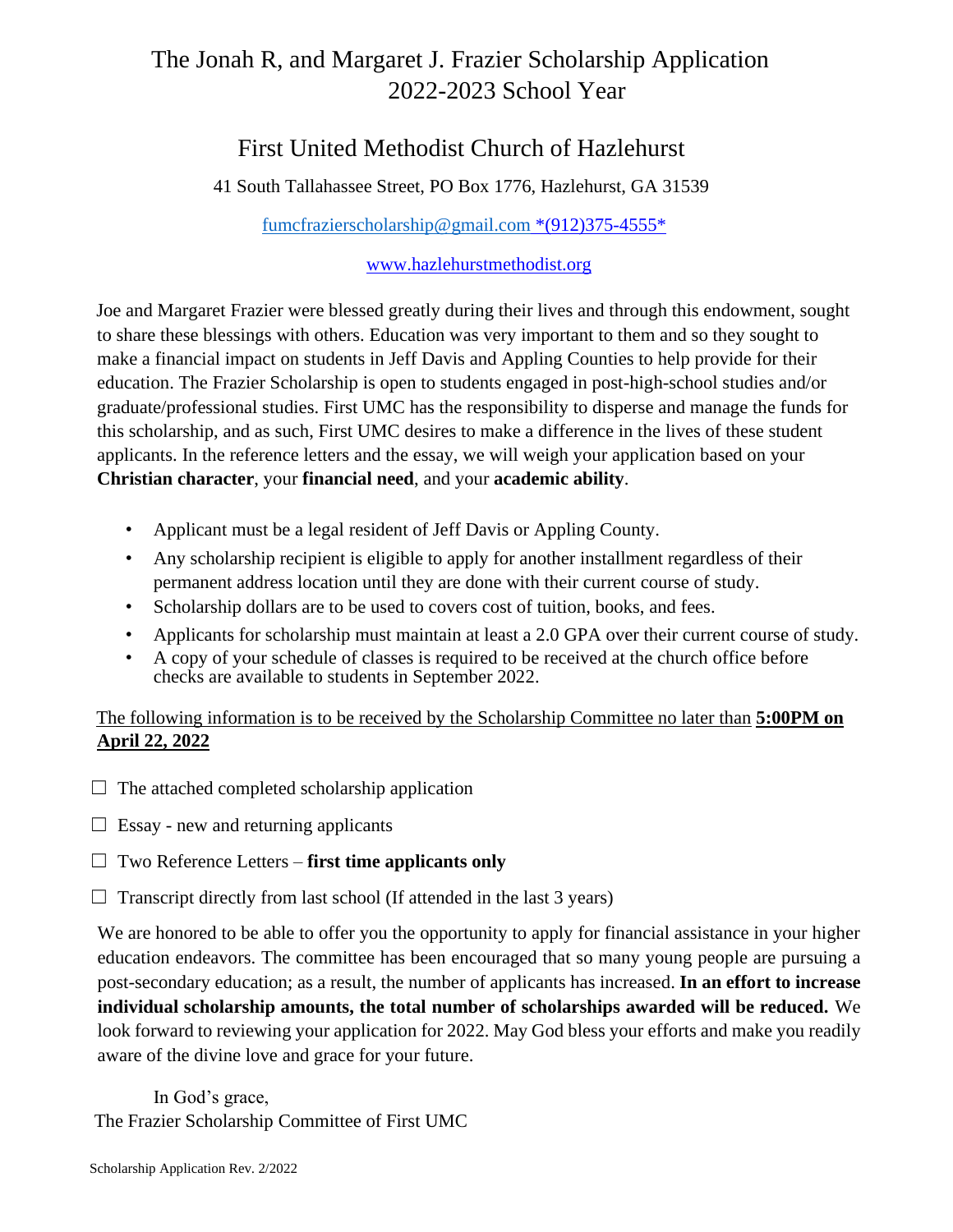## **Joe and Margaret Frazier Scholarship Application**

### **Applicant Information**

| County of Residence: $\square$ Jeff Davis $\square$ Appling                                                                                                                                                                     |
|---------------------------------------------------------------------------------------------------------------------------------------------------------------------------------------------------------------------------------|
|                                                                                                                                                                                                                                 |
|                                                                                                                                                                                                                                 |
|                                                                                                                                                                                                                                 |
|                                                                                                                                                                                                                                 |
|                                                                                                                                                                                                                                 |
| # of Siblings (if dependent): ______                                                                                                                                                                                            |
| If applicant is married (and/or has children)                                                                                                                                                                                   |
|                                                                                                                                                                                                                                 |
| # of dependent children of applicant: ________                                                                                                                                                                                  |
| <b>School Plans:</b>                                                                                                                                                                                                            |
|                                                                                                                                                                                                                                 |
| Area of study?                                                                                                                                                                                                                  |
| Have you been accepted? Yes $\square$ No $\square$                                                                                                                                                                              |
| Attendance plans Fall 2022 Full-Time □ Part-Time □ Spring 2023 Full Time □ Part Time □                                                                                                                                          |
| Are you receiving any other financial aid? (ex. scholarships, Pell, Hope, etc.) $\Box$ If so, how much?<br><u> 2000 - 2000 - 2000 - 2000 - 2000 - 2000 - 2000 - 2000 - 2000 - 2000 - 2000 - 2000 - 2000 - 2000 - 2000 - 200</u> |
|                                                                                                                                                                                                                                 |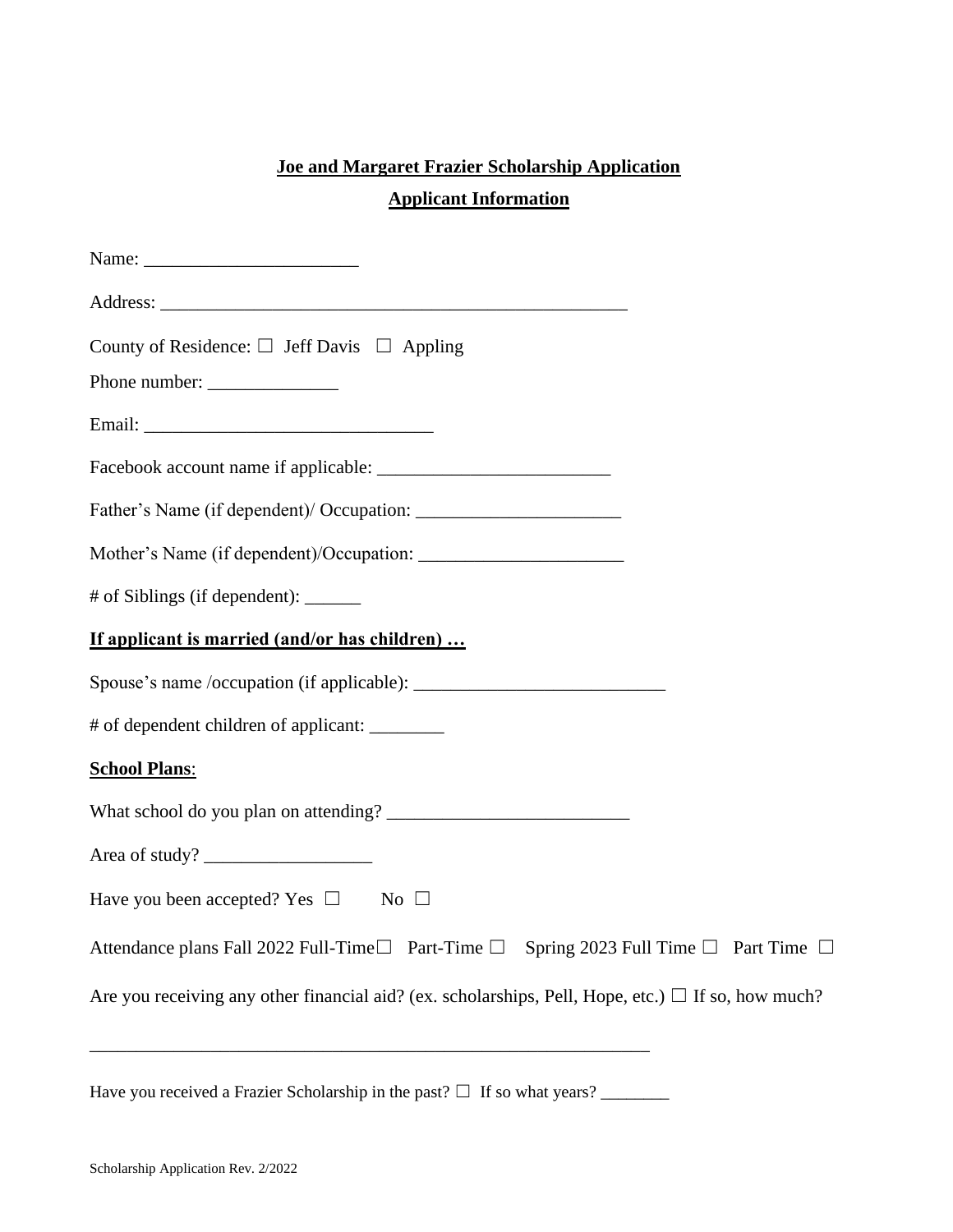#### **Education History**

|                                                                                                  | Year Graduated: _________ |               |
|--------------------------------------------------------------------------------------------------|---------------------------|---------------|
| Post-Secondary School Attended                                                                   | Dates Attended            | Degree Earned |
|                                                                                                  |                           |               |
|                                                                                                  |                           |               |
|                                                                                                  |                           |               |
| Explain any special circumstances or other matters that you wish for this committee to take into |                           |               |
| consideration.                                                                                   |                           |               |
|                                                                                                  |                           |               |
|                                                                                                  |                           |               |
|                                                                                                  |                           |               |

Essay-New Applicants: Please enclose a one-page essay of 500 words or less regarding why you feel you qualify for this scholarship and what these funds will mean to you. Include your educational and career goals, as well as any extracurricular, volunteer, or church groups in which you participate. Required for new applicants only.

Essay-Returning Applicants: Please enclose a one-paragraph essay of 200 words or less updating the scholarship committee on your educational journey. Include your educational and career goals, as well as any extracurricular, volunteer, or church groups in which you participate. Required for returning applicants only.

References: (2) character references need to be submitted and received by **April 22, 2022**. One should come from a faculty/staff member in current/previous school or from your employer. The other can come from your pastor, work force colleagues, or other counselors. Required for new applicants only. Please have your reference send their letter to

Hazlehurst First UMC Scholarship Committee, Attn: Pastor PO Box 1776 Hazlehurst, GA 31539

Reference Name and Address

| . .     |  |  |  |
|---------|--|--|--|
|         |  |  |  |
| ⌒<br>∠. |  |  |  |

It is the applicant's responsibility to ensure that the references have their letters sent to the church by the deadline.